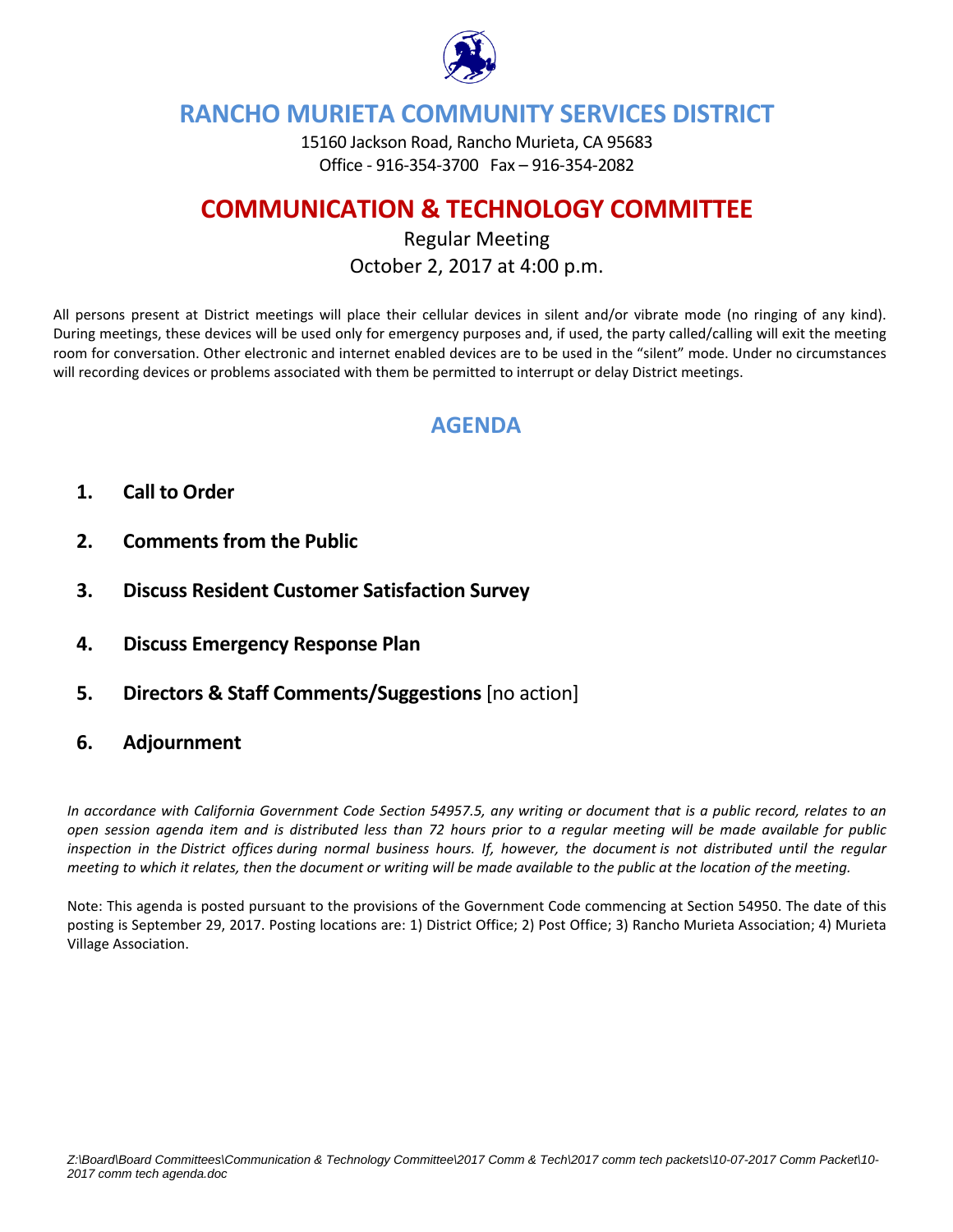### **MEMORANDUM**

Date: September 30, 2017 To: Communications & Technology Committee From: Edward R. Crouse, Interim General Manager Subject: Discuss Customer Service Benchmarks \_\_\_\_\_\_\_\_\_\_\_\_\_\_\_\_\_\_\_\_\_\_\_\_\_\_\_\_\_\_\_\_\_\_\_\_\_\_\_\_\_\_\_\_\_\_\_\_\_\_\_\_\_\_\_\_\_\_\_\_\_\_\_\_\_\_\_\_\_\_\_\_\_\_\_\_\_\_\_\_

### **RECOMMENDED ACTION**

No action ‐ discussion only.

### **BACKGROUND**

Director Pecotich asked that the Communications & Technology Committee look at ways to develop customer service benchmarks. One option is to consider for external customer service benchmarks is to develop a survey to get input from the community on the District's services. Attached are previous surveys that we have conducted along with the results. We would like to conduct the survey in the fall as this is a good window for staff.

Several issues to discuss:

- a. Benchmark questions
- b. Frequency of survey
- c. Topics ‐ District wide services or by department surveys
- d. Survey channels

For internal benchmarks, staff will research various approaches and services to assist in preparing internal customer service benchmarks for each department.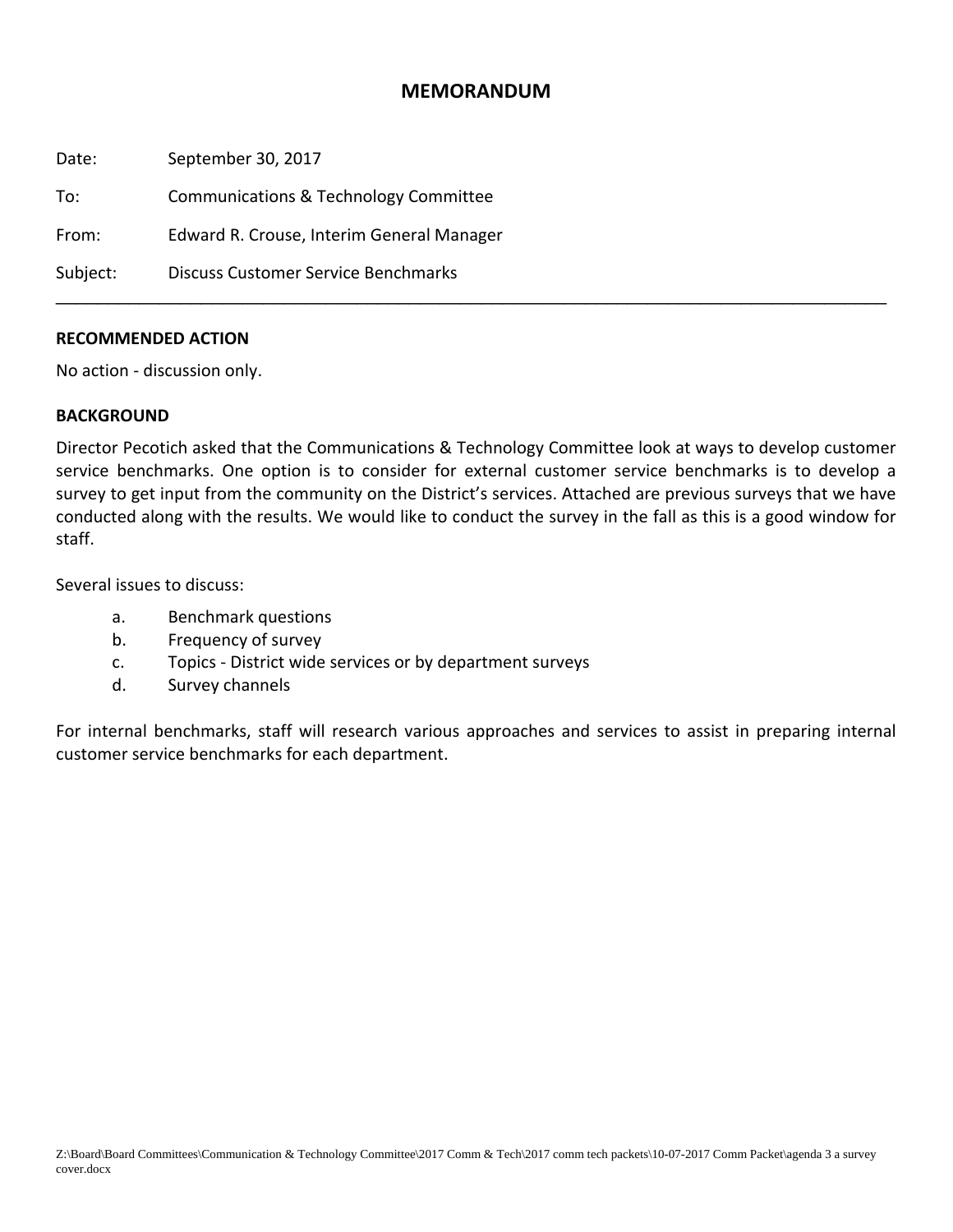# **Rancho Murieta Community Services District**



## **GETTING THE WORD OUT**

**HELP US HELP YOU!** Rancho Murieta Community Services District would like your input on how best to communicate District information to you.

1. Please rank the top three (3) most effective ways the District could provide communication to you.

|                                                                                  | Website ________ Pipeline _________ Bill Stuffer _______ Special Mailings/Postcards  |  |                                                      |                      |  |  |  |
|----------------------------------------------------------------------------------|--------------------------------------------------------------------------------------|--|------------------------------------------------------|----------------------|--|--|--|
|                                                                                  | Email                                                                                |  | _______ Social Media __________ "Town Hall" Meetings |                      |  |  |  |
| If email, please provide your name and email address: __________________________ |                                                                                      |  |                                                      |                      |  |  |  |
| 2. How would you rate the frequency of the District's communications?            |                                                                                      |  |                                                      |                      |  |  |  |
| Website:                                                                         | ___ Not frequent enough _____ About right                                            |  |                                                      | _______ Too frequent |  |  |  |
| Pipeline:                                                                        | Not frequent enough ________ About right                                             |  |                                                      | _______ Too frequent |  |  |  |
|                                                                                  | Special Mailings: _____ Not frequent enough _______ About right                      |  |                                                      | _______ Too frequent |  |  |  |
|                                                                                  | Thank you for taking the time to complete the survey. We truly appreciate your input |  |                                                      |                      |  |  |  |

**Thank you for taking the time to complete the survey. We truly appreciate your input.** 



# **Rancho Murieta Community Services District**

## **GETTING THE WORD OUT**

**HELP US HELP YOU!** Rancho Murieta Community Services District would like your input on how best to communicate District information to you.

1. Please rank the top three (3) most effective ways the District could provide communication to you.

\_\_\_\_\_ Website \_\_\_\_\_ Pipeline \_\_\_\_\_ Bill Stuffer \_\_\_\_\_ Special Mailings/Postcards

Email **Email** Social Media **Electe and Social Media** "Town Hall" Meetings

**If email, please provide your name and email address: \_\_\_\_\_\_\_\_\_\_\_\_\_\_\_\_\_\_\_\_\_\_\_\_\_\_\_\_\_\_\_\_\_\_\_\_\_\_\_\_\_\_\_\_\_\_\_\_\_\_\_** 

2. How would you rate the frequency of the District's communications?

Website: Not frequent enough \_\_\_\_\_\_\_ About right \_\_\_\_\_\_\_\_\_ Too frequent

Pipeline: \_\_\_\_\_\_\_\_\_\_\_\_\_\_Not frequent enough \_\_\_\_\_\_\_\_\_ About right \_\_\_\_\_\_\_\_\_\_\_\_ Too frequent

Special Mailings: \_\_\_\_ Not frequent enough \_\_\_\_\_\_ About right \_\_\_\_\_\_\_ Too frequent

**Thank you for taking the time to complete the survey. We truly appreciate your input.**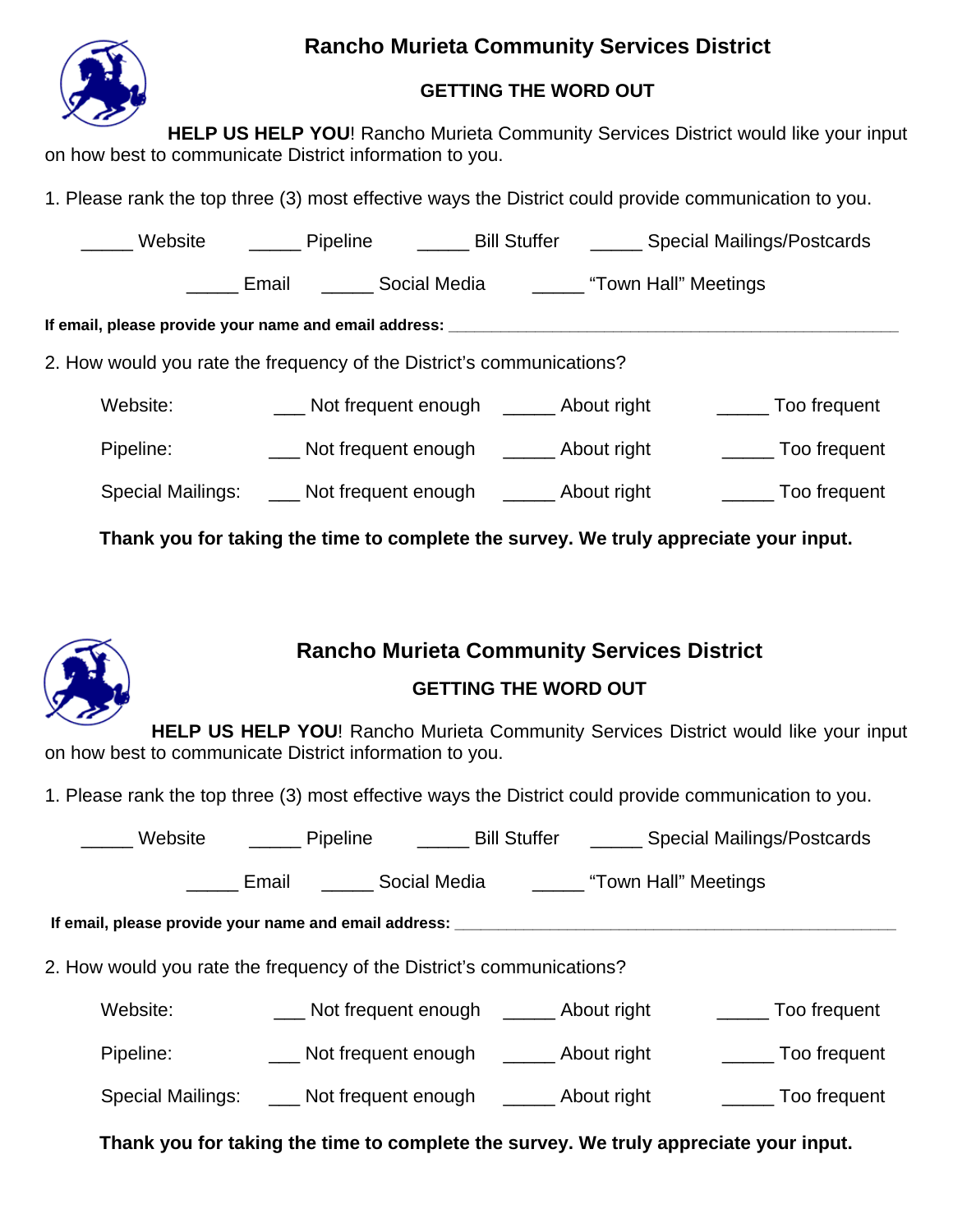

Rancho Murieta Community Services District

## **SECURITY DEPARTMENT**



Customer Satisfaction Survey

Rancho Murieta Community Services District would like your input on how the Security Department spends their time and limited resources. Please complete the survey and return it either with your payment, put it in any of our three (3) drop boxes located in the community: Murieta Village, Rancho Murieta Association and the District's Administration building, or complete the survey on-line at www.rmcsd.com.

**If you are satisfied with the way the Security Department serves you and do not wish to make any change to services, please check this box and return the survey.** 

1. Below is a list of the most common safety functions of the Security Department. Please indicate the level of priority you feel each item should receive.

|                                 | <b>HIGH</b> | <b>MEDIUM</b> | <b>LOW</b> | <b>NONE</b> |
|---------------------------------|-------------|---------------|------------|-------------|
| Burglary/lock checks            |             |               |            |             |
| <b>Business security checks</b> |             |               |            |             |
| Curfew (minors)                 |             |               |            |             |
| <b>DUI</b>                      |             |               |            |             |
| Drunk and disorderly            |             |               |            |             |
| Trespassing                     |             |               |            |             |
| Underage drinking               |             |               |            |             |
| Unleashed and barking dogs      |             |               |            |             |
| Vandalism/Graffiti              |             |               |            |             |
| Welfare checks on elderly/ill   |             |               |            |             |
| Other:                          |             |               |            |             |

2. Below is a list of the functions provided jointly by Security and Rancho Murieta Association (RMA). Please indicate the level of priority you feel each item should receive.

|                               | <b>HIGH</b> | <b>MEDIUM</b> | <b>LOW</b> | <b>NONE</b> |
|-------------------------------|-------------|---------------|------------|-------------|
| Speeding/stop sign violations |             |               |            |             |
| Unlicensed drivers            |             |               |            |             |
| Overloaded golf cart          |             |               |            |             |
| Construction/delivery hours   |             |               |            |             |
| Driveway parking              |             |               |            |             |
| Park hours                    |             |               |            |             |
| Overnight street parking      |             |               |            |             |
| Motorcycle escorts/violations |             |               |            |             |
| Open garage doors             |             |               |            |             |
| Noise complaints              |             |               |            |             |
| Unauthorized persons in park  |             |               |            |             |
| Other:                        |             |               |            |             |
|                               |             |               |            |             |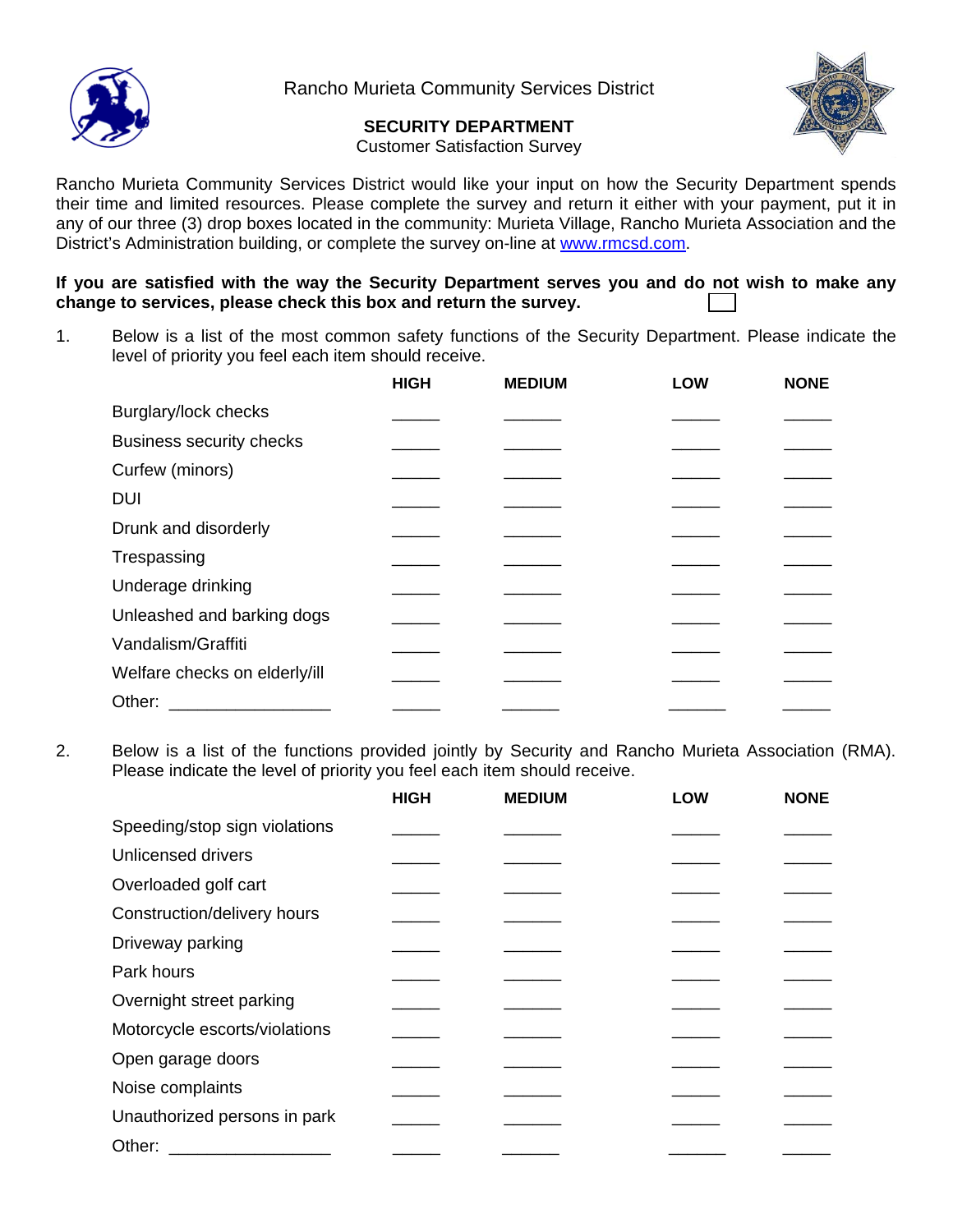| 3.  | How satisfied are you with the way Security conducts gate operations at the North Gate?                                                                                                                                                                                                           |
|-----|---------------------------------------------------------------------------------------------------------------------------------------------------------------------------------------------------------------------------------------------------------------------------------------------------|
|     | ______ HIGHLY       ______ SATISFIED      ______ DISSATISFIED                                                                                                                                                                                                                                     |
| 4.  | How satisfied are you with the way Security conducts gate operations at the South Gate?                                                                                                                                                                                                           |
|     | <b>NIGHLY</b><br>________ SATISFIED _____________ DISSATISFIED                                                                                                                                                                                                                                    |
| 5.  | How satisfied are you with the way Security conducts patrol operations?                                                                                                                                                                                                                           |
|     | _______ SATISFIED ___________ DISSATISFIED<br>_____ HIGHLY                                                                                                                                                                                                                                        |
| 6.  | Additional patrol is needed during the: ______ DAY _____ NIGHTS _____ WEEKENDS _____ NONE                                                                                                                                                                                                         |
| 7.  | Are you agreeable with increasing the Security Tax in order to increase the number of Patrol Officers?                                                                                                                                                                                            |
|     | $\rule{1em}{0.15mm}$ YES                                                                                                                                                                                                                                                                          |
| 8.  | Would you prefer to have traffic court tickets, with DMV and insurance consequences, written inside the<br>gates? (This would require RMA Board approval and a County ordinance to enable vehicle code<br>enforcement on the private, residential and commercial area streets of Rancho Murieta.) |
|     | ______ YES _________ NO ________ NOT SURE                                                                                                                                                                                                                                                         |
| 9.  | Please mark, with an X the up-grades to the Security Department you would like the District to pursue.                                                                                                                                                                                            |
|     | _______ Update resident information on-line.<br>______ Visitor registration on-line.                                                                                                                                                                                                              |
|     | Local camera access via the internet.<br>______ Increase in use of security cameras.                                                                                                                                                                                                              |
|     | More education/community outreach<br>______ More off-duty Sheriff Officers                                                                                                                                                                                                                        |
|     |                                                                                                                                                                                                                                                                                                   |
| 10. | What area(s) would you like to see improved?                                                                                                                                                                                                                                                      |
| 11. |                                                                                                                                                                                                                                                                                                   |
| 12. | Please leave contact information if you would like to be contacted for additional information.                                                                                                                                                                                                    |
|     | Please tell us where you live: ______ North ______ South _____Murieta Village _____Commercial Customer                                                                                                                                                                                            |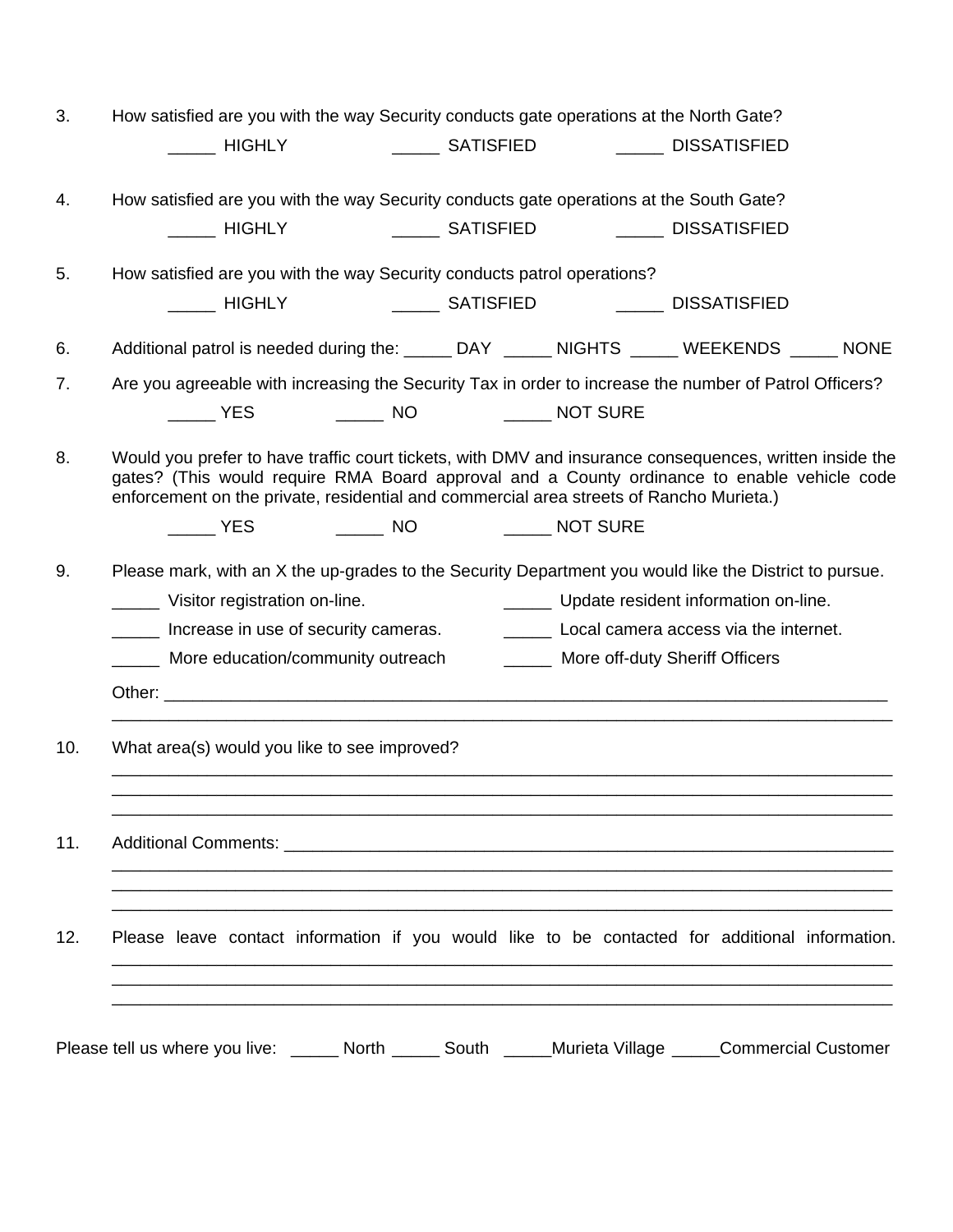

## **Field Operations**

Customer Satisfaction Survey

Rancho Murieta Community Services District would like your input on the District's field operations. Please complete the survey and return it with your payment, or put it in any of our three (3) drop boxes located in the community: Murieta Village, Rancho Murieta Association and the District's Administration building, or complete the survey on-line at www.rmcsd.com.

### **WATER**

 1. On a scale of 1 to 5, with 5 being the highest/best, please rate the taste, odor and appearance of the tap water at your house.

|    | <b>Taste</b>                                                                     | 1            | $\overline{2}$        | 3              | 4                | 5              |            |                                                                                                                 |  |
|----|----------------------------------------------------------------------------------|--------------|-----------------------|----------------|------------------|----------------|------------|-----------------------------------------------------------------------------------------------------------------|--|
|    | Odor                                                                             | 1            | $\overline{2}$        | 3              | 4                | 5              |            |                                                                                                                 |  |
|    | Appearance                                                                       | $\mathbf{1}$ | $\overline{2}$        | 3              | 4                | 5              |            |                                                                                                                 |  |
|    | Confidence                                                                       | $\mathbf 1$  | $\overline{2}$        | 3              | 4                | 5              |            |                                                                                                                 |  |
| 2. | Do you use a home filtration system or bottled water for your water consumption? |              |                       |                |                  |                |            |                                                                                                                 |  |
|    | Bottled ___                                                                      |              | Filtration System ___ |                |                  |                |            | Neither Both                                                                                                    |  |
| 3. | house.                                                                           |              |                       |                |                  |                |            | On a scale of 1 to 5, with 5 being the highest/best, please rate the water pressure of the tap water at your    |  |
|    |                                                                                  | 1            | $\overline{2}$        | 3              | 4                | 5              |            |                                                                                                                 |  |
| 4. | Have you required emergency assistance regarding water service in the last year? |              |                       |                |                  |                |            |                                                                                                                 |  |
|    | Yes $\rule{1em}{0.15mm}$                                                         |              |                       |                |                  |                |            |                                                                                                                 |  |
|    | employee(s) who assisted you.                                                    |              |                       |                |                  |                |            | If so, please rate the responsiveness, quality of work, knowledge, courtesy and professionalism of the District |  |
|    | Responsive                                                                       |              | 1                     | 2              | 3                | 4              | 5          |                                                                                                                 |  |
|    | Quality                                                                          |              | $\mathbf{1}$          | $\overline{2}$ | 3                | 4              | 5          |                                                                                                                 |  |
|    | Knowledge                                                                        |              | $\mathbf{1}$          | $\overline{2}$ | 3                | 4              | 5          |                                                                                                                 |  |
|    | Courtesy/Professionalism                                                         |              | $\mathbf 1$           | $\overline{2}$ | 3                | 4              | $\sqrt{5}$ |                                                                                                                 |  |
| 5. | Have you experienced a water service interruption, not caused by your fault?     |              |                       |                |                  |                |            |                                                                                                                 |  |
|    | Yes $\rule{1em}{0.15mm}$                                                         |              | $No \_\_$             |                | Out Too Long ___ |                |            | Proper Notice ___                                                                                               |  |
| 6. |                                                                                  |              |                       |                |                  |                |            |                                                                                                                 |  |
|    |                                                                                  |              |                       |                |                  |                |            |                                                                                                                 |  |
|    |                                                                                  |              |                       |                |                  |                |            |                                                                                                                 |  |
|    | <b>DRAINAGE</b>                                                                  |              |                       |                |                  |                |            |                                                                                                                 |  |
| 7. | your property.                                                                   |              | 1                     | 2              | 3                | 4              | 5          | On a scale of 1 to 5, with 5 being the highest/best, please rate the quality of flood and erosion control along |  |
| 8. | for flood protection.                                                            |              | $\mathbf{1}$          | 2              | 3                | $\overline{4}$ | 5          | On a scale of 1 to 5, with 5 being the highest/best, please rate the overall adequacy of the ditch maintenance  |  |
| 9. |                                                                                  |              | 1                     | $\overline{2}$ | 3                | 4              | 5          | Please rank how you feel we protect the Cosumnes River from runoff pollution (5 being the highest).             |  |

10. Have you required emergency assistance regarding drainage in the last year? Yes \_\_\_ No \_\_\_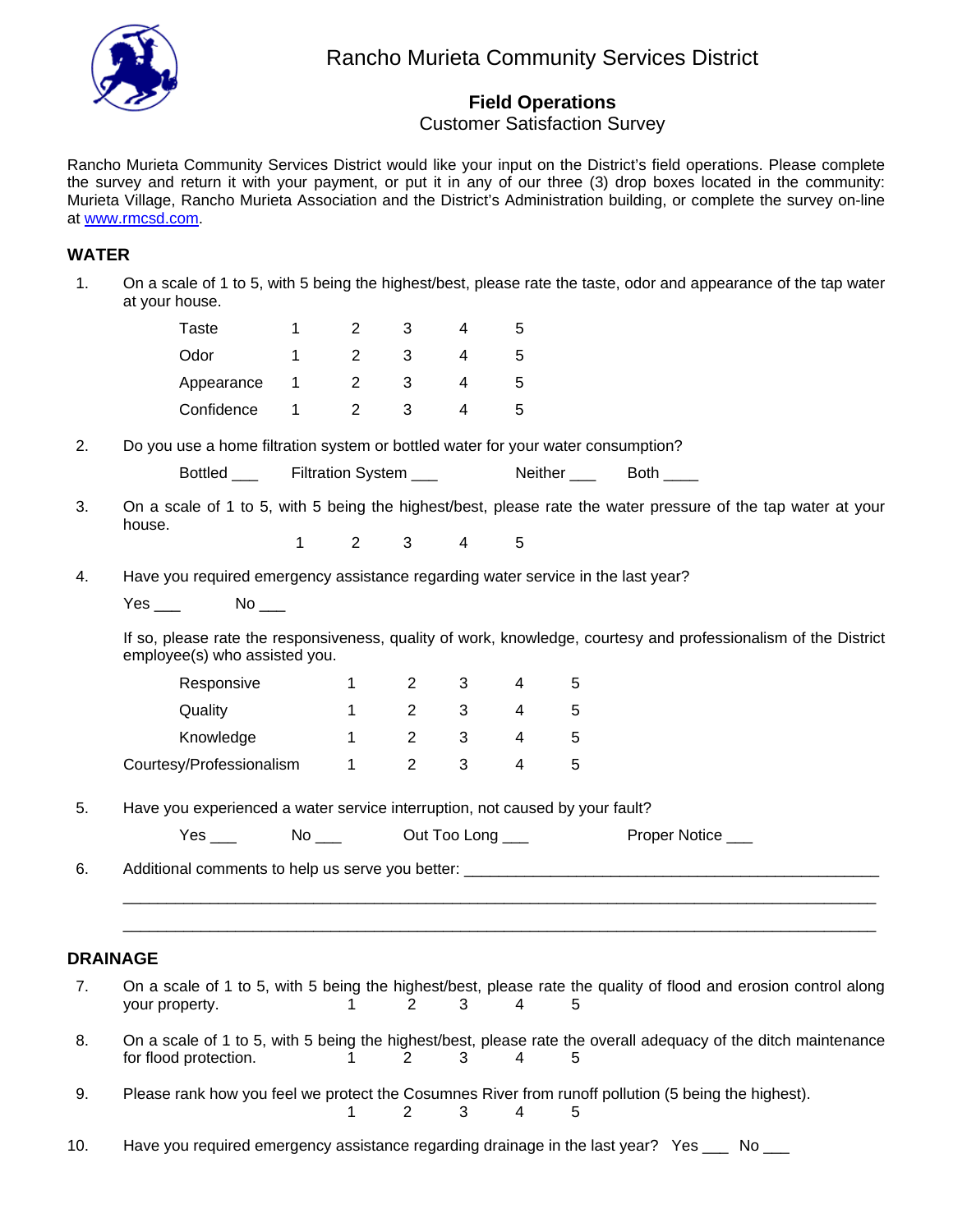| WASTEWATER                                                                                                                                                                                                                                                                                                                                                                                                                                                                                                                                                                                             |
|--------------------------------------------------------------------------------------------------------------------------------------------------------------------------------------------------------------------------------------------------------------------------------------------------------------------------------------------------------------------------------------------------------------------------------------------------------------------------------------------------------------------------------------------------------------------------------------------------------|
| Have you ever noticed any odor from the wastewater facility (not RMCC irrigation)? Yes ___ No. ___                                                                                                                                                                                                                                                                                                                                                                                                                                                                                                     |
| Have you required emergency assistance regarding wastewater in the last year? Yes ____ No ___<br>If so, please rate responsiveness: 1 2<br>$3^{\circ}$<br>4<br>5                                                                                                                                                                                                                                                                                                                                                                                                                                       |
|                                                                                                                                                                                                                                                                                                                                                                                                                                                                                                                                                                                                        |
| <b>WATER CONSERVATION</b>                                                                                                                                                                                                                                                                                                                                                                                                                                                                                                                                                                              |
| 2020? Yes ___ No ___                                                                                                                                                                                                                                                                                                                                                                                                                                                                                                                                                                                   |
| Are you aware of the State of California's mandate to reduce water consumption statewide by 20% by the year<br>Are you trying to use water more efficiently? Yes ____ No ___                                                                                                                                                                                                                                                                                                                                                                                                                           |
| Do you follow our monthly water efficiency programs? Yes _____ No _____ Do banners help? Yes _____ No ___<br>Which rebates would you likely use to help reduce your consumption?<br>- High Efficiency Toilets (up to \$100) - The Prip Irrigation Conversion (up to \$50)<br>High Efficiency Washer (up to \$125) _______<br>Hot Water Recirculating Pump (up to \$100)<br>Rotator Sprinkler Head (up to \$50)<br>___ Weather Based Controllers (up to \$100)<br>___ Cash for Grass (future)<br><b>EXECUTE:</b> River-Friendly Plantings (future)<br><u>December:</u> Other: 2004 <b>December 2006</b> |

THANK YOU FOR YOUR PARTICIPATION!

\_\_\_\_\_\_\_\_\_\_\_\_\_\_\_\_\_\_\_\_\_\_\_\_\_\_\_\_\_\_\_\_\_\_\_\_\_\_\_\_\_\_\_\_\_\_\_\_\_\_\_\_\_\_\_\_\_\_\_\_\_\_\_\_\_\_\_\_\_\_\_\_\_\_\_\_\_\_\_\_\_\_\_\_\_\_\_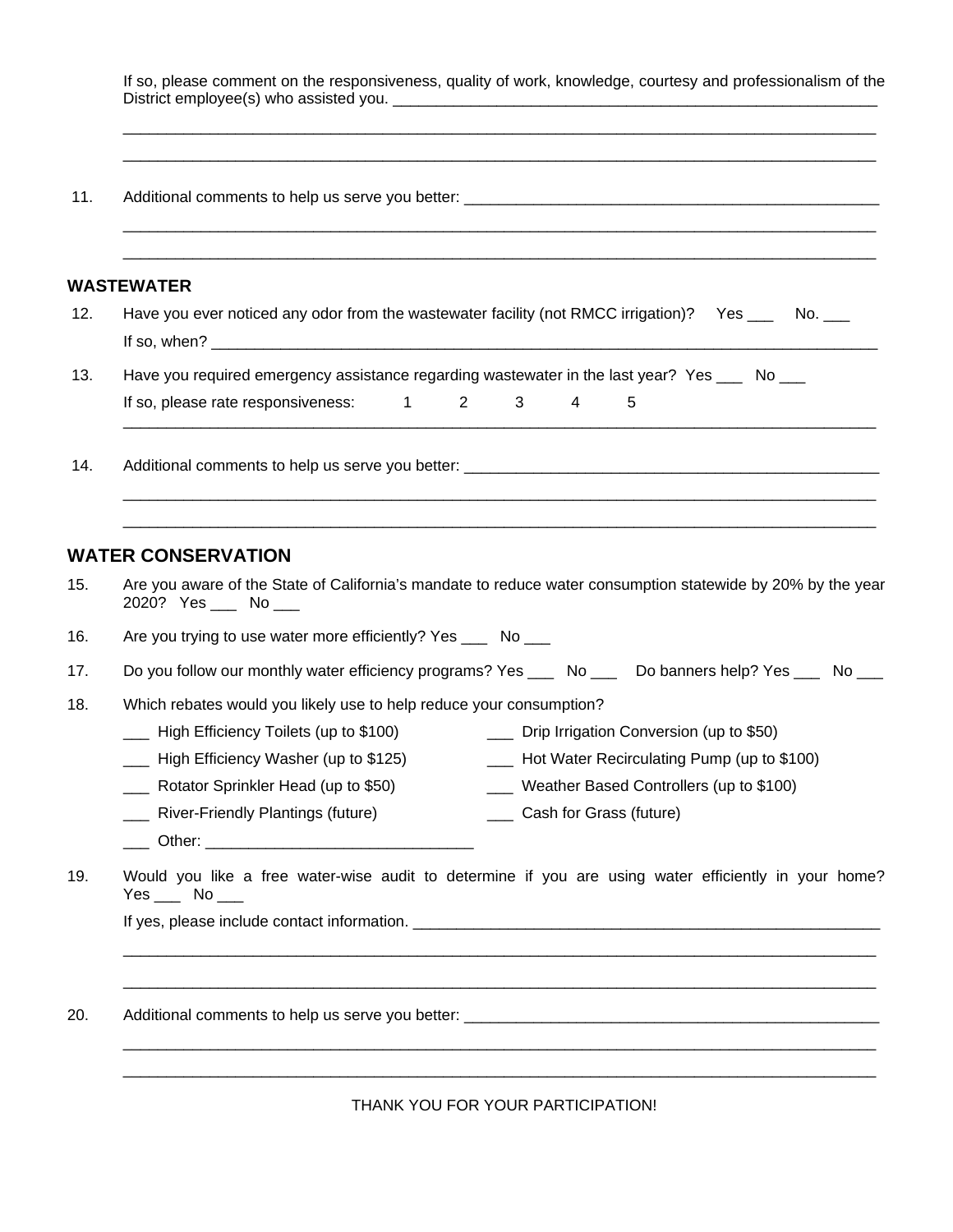

# Rancho Murieta Community Services District Customer Satisfaction Survey

Please help us by completing and returning this survey before **Friday, August 29th** at any of the drop boxes located at Rancho Murieta Association, Murieta Village, or at the CSD Offices and you will be eligible for our drawing*.* You may also mail the completed form with your payment. *TWELVE WINNERS WILL RECEIVE A ONE-TIME \$25.00 CREDIT ON THEIR BILL.* Drawing to be held on Tuesday, September 2nd. Survey results will be published in CSD's newsletter *The Pipeline*.

### *Thank you for taking the time to complete this survey. Your satisfaction is our concern! The information you provide will help us serve you better!*

For each item listed below, circle the number to the right that best fits your judgment of its Quality. Use the scale below to select the quality number. If you like, add comments at the end of each category of service.

## *Please help us by rating the following categories of service:*

| <b>Security</b>                                                                                           | <b>Scale</b> |              |     |
|-----------------------------------------------------------------------------------------------------------|--------------|--------------|-----|
| Overall quality of service.                                                                               | 1            | $\mathbf{2}$ | 3   |
| Courtesy, professionalism and helpfulness of gate personnel.                                              | 1            | $\mathbf{2}$ | 3   |
| Courtesy, professionalism and helpfulness of patrol personnel.                                            | 1            | $\mathbf{2}$ | 3   |
| You and your family's feeling of security at Rancho Murieta.                                              | 1            | $\mathbf{2}$ | 3   |
| Besides guest services at the gate, have you called Security for any<br>type of service in the past year? | <b>Yes</b>   |              | No. |
| Approximately how many times?                                                                             |              |              |     |
| <b>Comments:</b>                                                                                          |              |              |     |
|                                                                                                           |              |              |     |
|                                                                                                           |              |              |     |

(*Circle one:* 1 = Excellent; 2 = Good; 3 = Poor)

| Water | <b>Scale</b> |
|-------|--------------|
|       |              |

| Taste and appearance of tap water at your home.                                     |     |    |
|-------------------------------------------------------------------------------------|-----|----|
| Do you use a home filtration system or bottled water for your water<br>consumption? | Yes | No |

**If you have required emergency assistance regarding water service, please comment on responsiveness, quality of work done, etc.**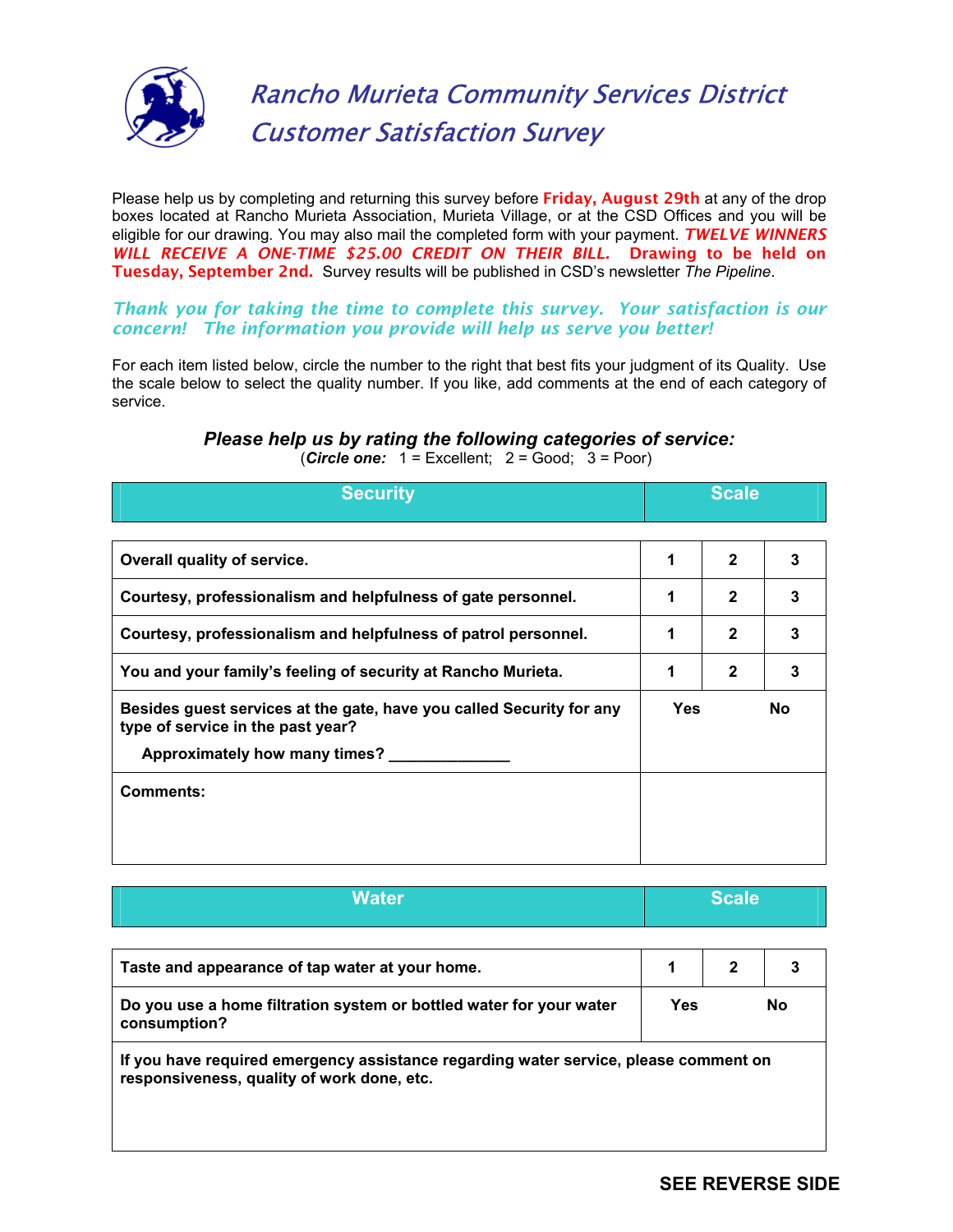### (*Circle one:* 1 = Excellent; 2 = Good; 3 = Poor)

| <b>Drainage/Wastewater</b>                                                                                                               |     | <b>Scale</b> |    |
|------------------------------------------------------------------------------------------------------------------------------------------|-----|--------------|----|
| Quality of flood and erosion control efforts.                                                                                            |     |              |    |
| Do you notice any odor from the wastewater facility?                                                                                     | Yes |              | No |
| If you have required emergency assistance regarding drainage/wastewater, please comment<br>on responsiveness, quality of work done, etc. |     |              |    |

**Administrative Services** and **Scale Scale** 

| Accuracy, readability and timeliness of your billing statements.                                                                                                       | 1          | $\mathfrak{p}$ | 3         |
|------------------------------------------------------------------------------------------------------------------------------------------------------------------------|------------|----------------|-----------|
| On a scale of 1-3 where (1) is Very Important and (3) Not Important At<br>All, how important to you are credit card and direct withdrawal (EFT)<br>as payment options? | 1          | $\mathbf{2}$   | 3         |
| Would you be interested in average monthly bills with annual<br>settlement of under or over payments?                                                                  | <b>Yes</b> |                | <b>No</b> |
| Courtesy and efficiency of our telephone answering service.                                                                                                            | 1          | $\mathbf{2}$   | 3         |
| If you use the CSD website (www.ranchomurietacsd.com), please<br>rate its usefulness to you.                                                                           | 1          | $\mathbf{2}$   | 3         |
| How do you rate CSD's printed material (Pipeline, messages with<br>billing statements, forms) with regard to quality, readability, and<br>ability to inform?           | 1          | $\mathbf{2}$   | 3         |
| Do you regularly read the District's newsletter, The Pipeline?                                                                                                         | Yes        |                | No        |
| Comments:                                                                                                                                                              |            |                |           |
|                                                                                                                                                                        |            |                |           |

### **General Comments**

*WE WILL NEED THE FOLLOWING INFORMATION TO ENTER YOU IN OUR DRAWING. (PLEASE NOTE: YOUR RESPONSES AND COMMENTS ARE STRICTLY CONFIDENTIAL)* 

 $\mathcal{L}_\text{max}$  , and the contribution of the contribution of the contribution of the contribution of the contribution of the contribution of the contribution of the contribution of the contribution of the contribution of t  $\_$  , and the set of the set of the set of the set of the set of the set of the set of the set of the set of the set of the set of the set of the set of the set of the set of the set of the set of the set of the set of th  $\mathcal{L}_\text{max}$  , and the contribution of the contribution of the contribution of the contribution of the contribution of the contribution of the contribution of the contribution of the contribution of the contribution of t

**Name:** \_\_\_\_\_\_\_\_\_\_\_\_\_\_\_\_\_\_\_\_\_\_\_\_\_\_\_\_\_\_\_\_\_\_\_\_\_\_\_\_\_\_\_\_\_\_\_\_\_\_\_\_\_\_\_\_\_\_\_\_\_\_\_\_\_\_\_\_

**Service Address: \_\_\_\_\_\_\_\_\_\_\_\_\_\_\_\_\_\_\_\_\_\_\_\_\_\_\_\_\_\_\_\_\_\_\_\_\_\_\_\_\_\_\_ Lot No.** \_\_\_\_\_\_\_\_\_\_\_\_\_\_\_\_\_

| <b>Daytime Phone:</b> |  |  |  |
|-----------------------|--|--|--|
|                       |  |  |  |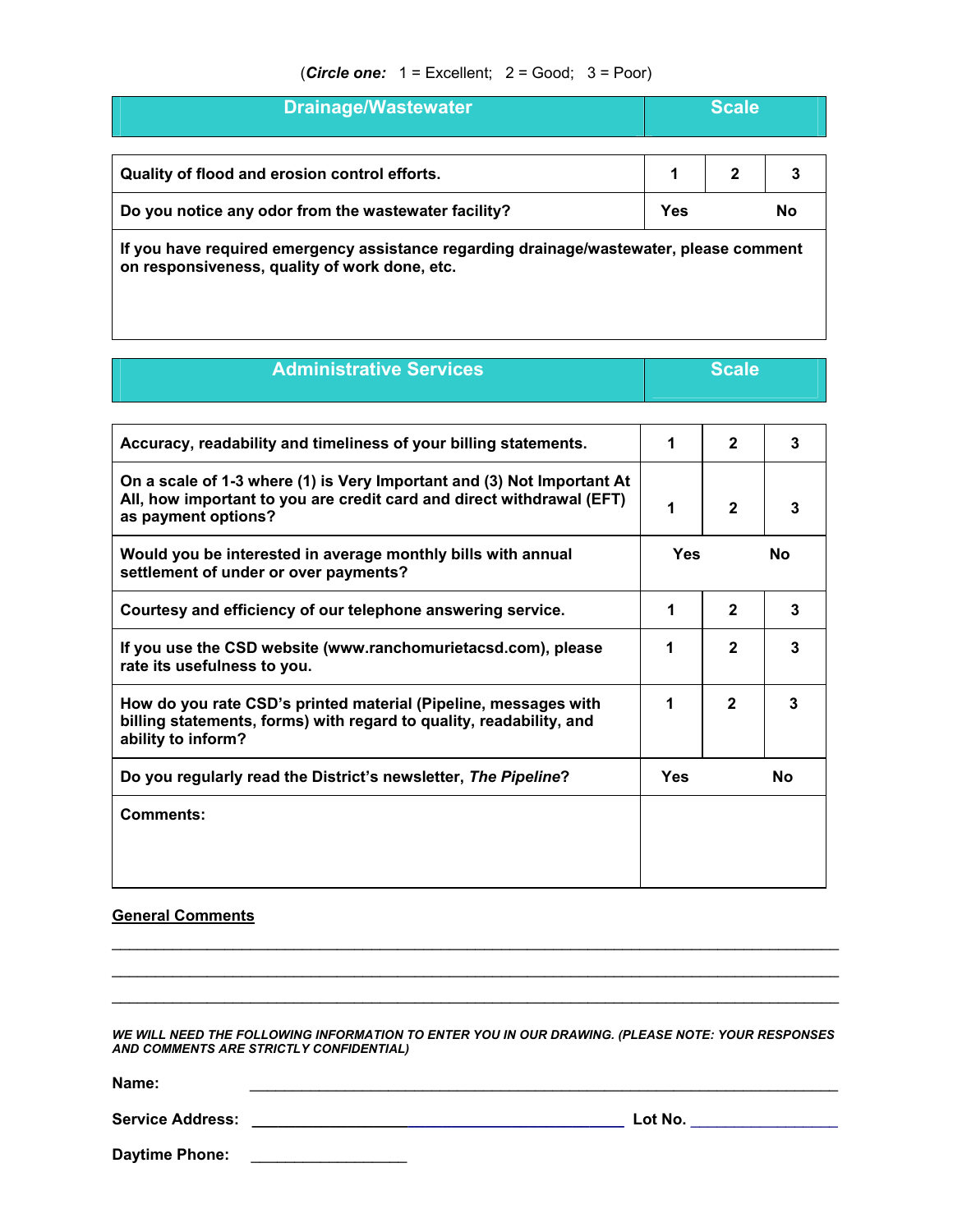### **MEMORANDUM**

Date: September 26, 2017 To: Communication & Technology Committee From: Edward R. Crouse, Interim General Manager Subject: Review Emergency Response Plan Update

### **RECOMMENDED ACTION**

No action ‐ update.

### **BACKGROUND**

Staff is currently working on Updating our Emergency Response Plan. We will be working with Rancho Murieta Association (RMA) staff to develop a response plan for a fish kill similar to what happened at Laguna Joaquin. Our Crisis Communication Plan is also being reviewed and updated. Attached is the current Table of Contents for both.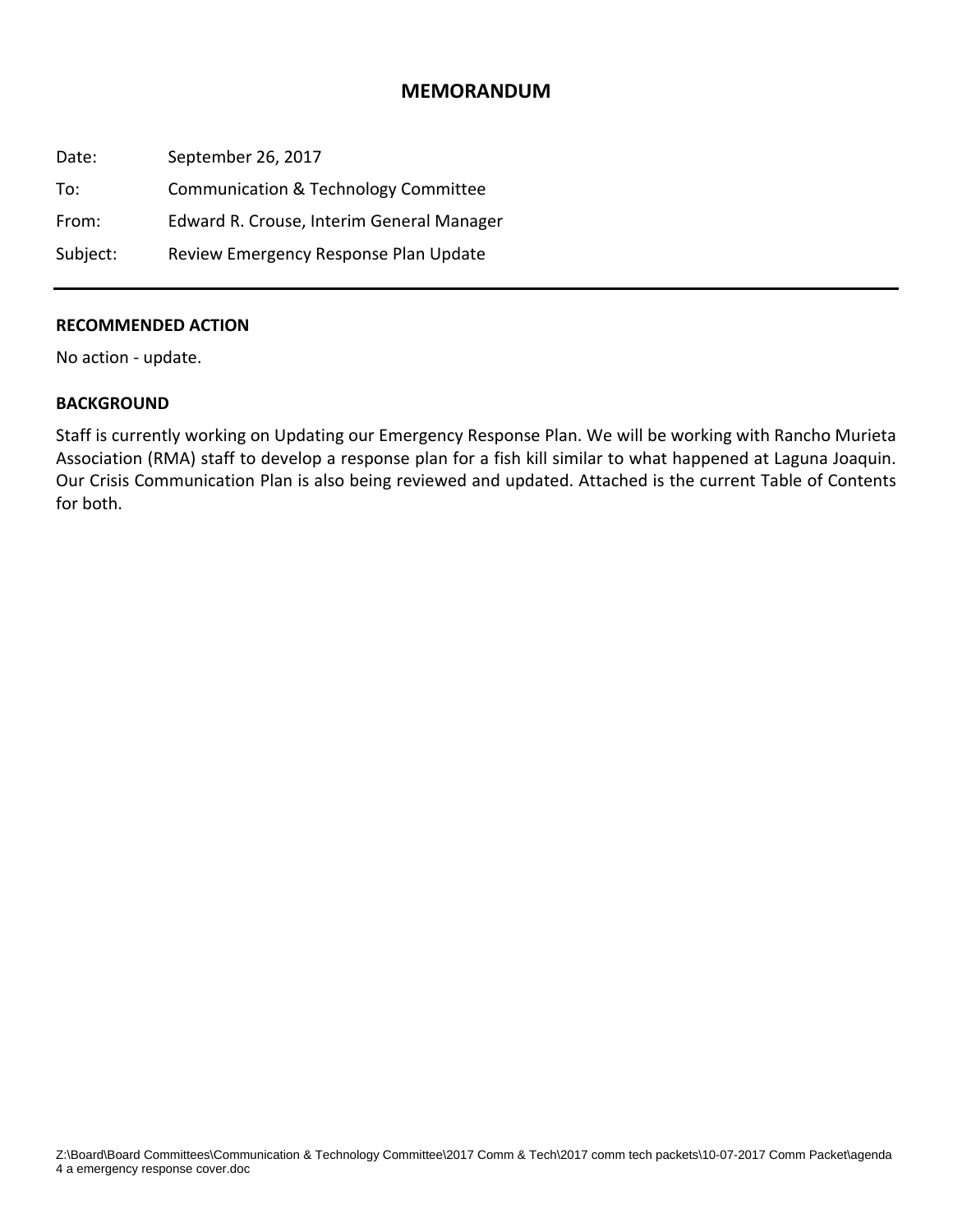# **RANCHO MURIETA COMMUNITY SERVICES DISTRICT CRISIS COMMUNICATION PLAN**

## **Table of Contents**

Before, During and After a Crisis - Overview

**Critical Emergency Communications - First Response** 

- Critical Information Log
- Command Center Team
- RMCSD Emergency Phone List
- Department of Health Services Water Quality Emergency Notification Plan
- Emergency Notification Plan
- Unsafe Water Alert
- Emergency Disinfection Plan
- Cancellation of Unsafe Water Alert
- Boiled Water Order
- Cancellation of Boiled Water Order
- Division of Safety of Dams

Non-Critical Emergency Communications -- First Response

**Media** 

- Media Contacts
- Media Interview

**CSD Background Information**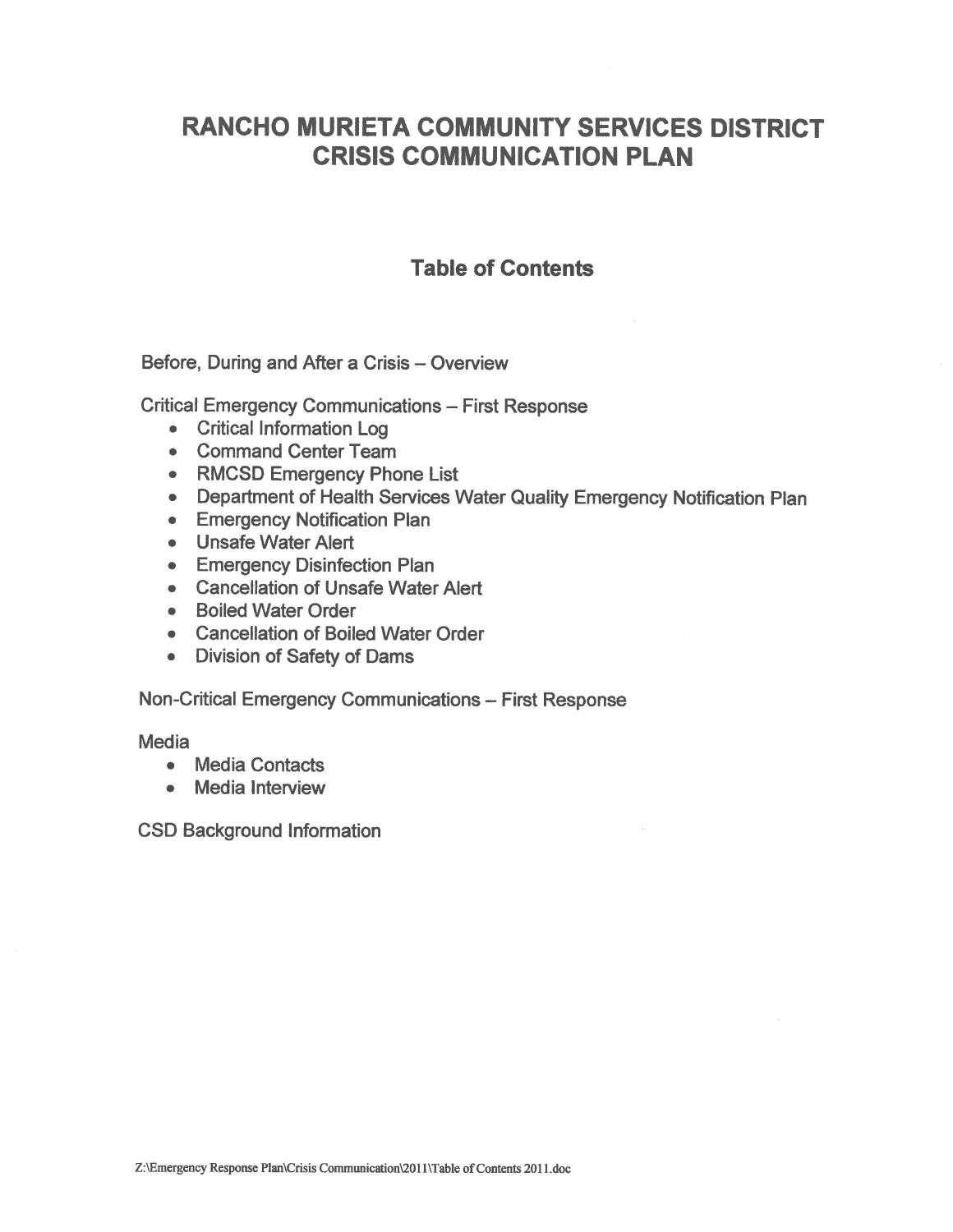# **Table of Contents**

| Introduction                            | 1                                   |
|-----------------------------------------|-------------------------------------|
| <b>Responsibilities</b>                 | $\overline{2}$                      |
| Incident Commander (IC)                 | $\overline{2}$                      |
| Safety/HR Department                    | $\overline{2}$                      |
| <b>Supervisors and Managers</b>         | 3                                   |
| <b>District Personnel (Employees)</b>   | 3                                   |
| <b>Notification Procedures</b>          | 3                                   |
| <b>Initial Notification</b>             | 3                                   |
| <b>Regulatory Notifications</b>         | 4                                   |
| <b>Emergency Response Procedures</b>    | 5                                   |
| <b>Medical Emergency</b>                | 5                                   |
| <b>Hazardous Materials Release</b>      | 5                                   |
| <b>Hazardous Materials Release</b>      | 5                                   |
| <b>Reporting Requirements</b>           | 6                                   |
| <b>Cleanup Responsibility</b>           | 6                                   |
| Decontamination                         | $\overline{7}$                      |
| Earthquake                              | $\overline{7}$                      |
| Fire                                    | $\overline{7}$                      |
| <b>Structure Fire</b>                   | 7                                   |
| <b>Natural Gas Pipeline Leak</b>        | 8                                   |
| Floods                                  | 8                                   |
| <b>Electrical Power Line Down</b>       | 9                                   |
| <b>Drainage Facility Failure</b>        | 9                                   |
| <b>Equipment and Personnel Shortage</b> | 10                                  |
| <b>Equipment Shortage</b>               | 10                                  |
| <b>Personnel Shortage</b>               | 10                                  |
| Airplane Crash                          | 10                                  |
| <b>General Facilities Failure</b>       | 10                                  |
| <b>Scale Malfunction</b>                | <b>Error! Bookmark not defined.</b> |
| Haul Road Failure or Blockage           | 10 <sub>1</sub>                     |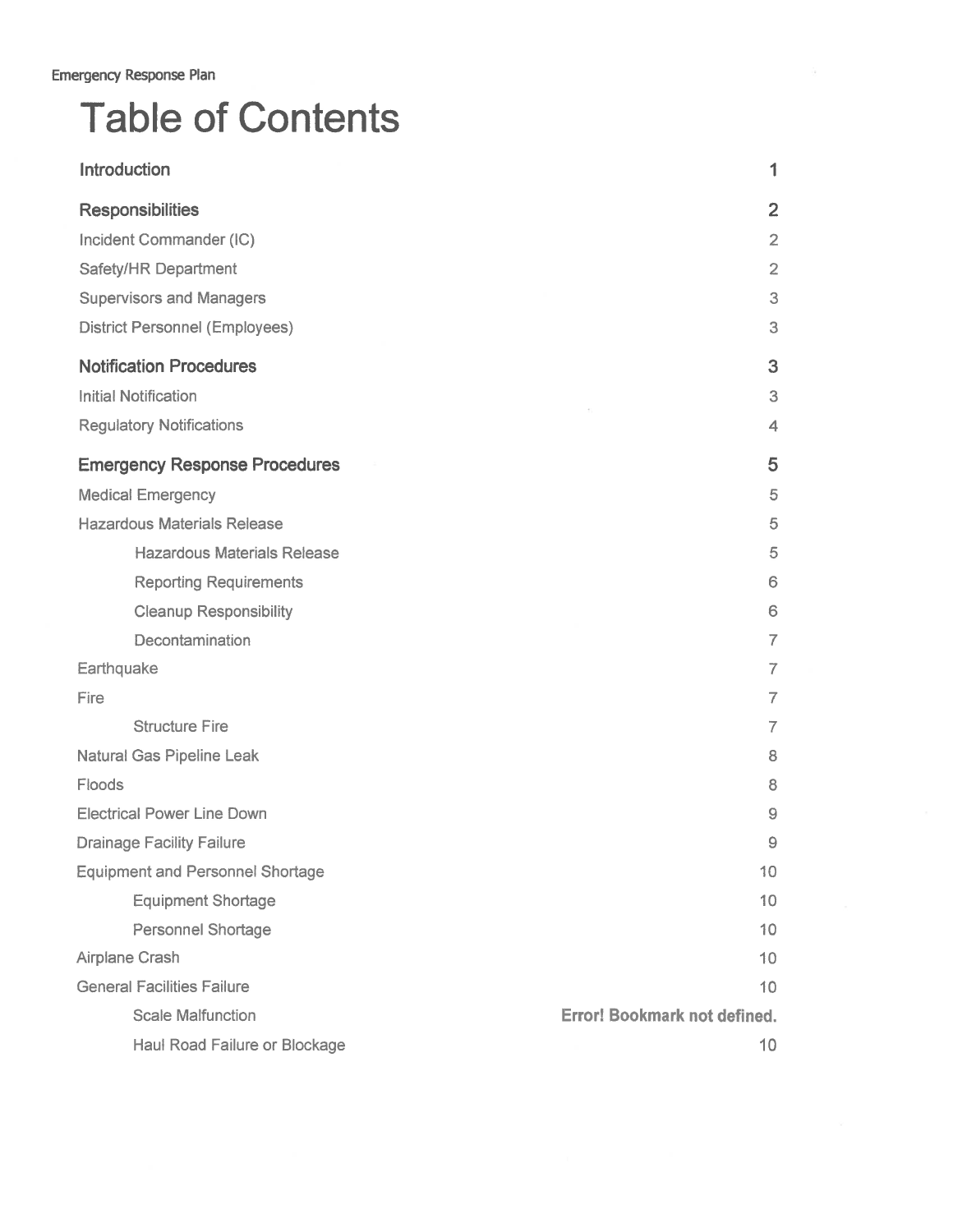## Emergency Response Plan

| Violence in the Workplace                           | 11 |
|-----------------------------------------------------|----|
| <b>Explosive Device</b>                             | 12 |
| Discovery of Explosive Device or Suspicious Package | 12 |
| <b>Receipt of Bomb Threat</b>                       | 12 |
| <b>Emergency Evacuation Procedures</b>              | 14 |
| Purpose                                             | 14 |
| <b>Evacuation Signal</b>                            | 14 |
| Assembly                                            | 14 |
| <b>Evacuation/Exit Routes</b>                       | 14 |
| <b>Evacuation of Local Population</b>               | 15 |
| All Clear Signal                                    | 15 |
| <b>Emergency Equipment and Supplies</b>             | 15 |
| <b>Fire Protection System</b>                       | 15 |
| <b>First Aid Kits</b>                               | 15 |
| <b>Emergency Eyewash and Shower Stations</b>        | 15 |
| Self-Contained Breathing Apparatus (SCBA)           | 15 |
| Personal Protective Equipment (PPE)                 | 15 |
| <b>Two-Way Radios</b>                               | 15 |
| <b>Traffic Control Devices</b>                      | 16 |
| <b>Absorbent Materials</b>                          | 16 |
| <b>Employee Training</b>                            | 16 |
| <b>Record Keeping Requirements</b>                  | 16 |
| <b>Employee Signature:</b><br>Today's Date:         | 27 |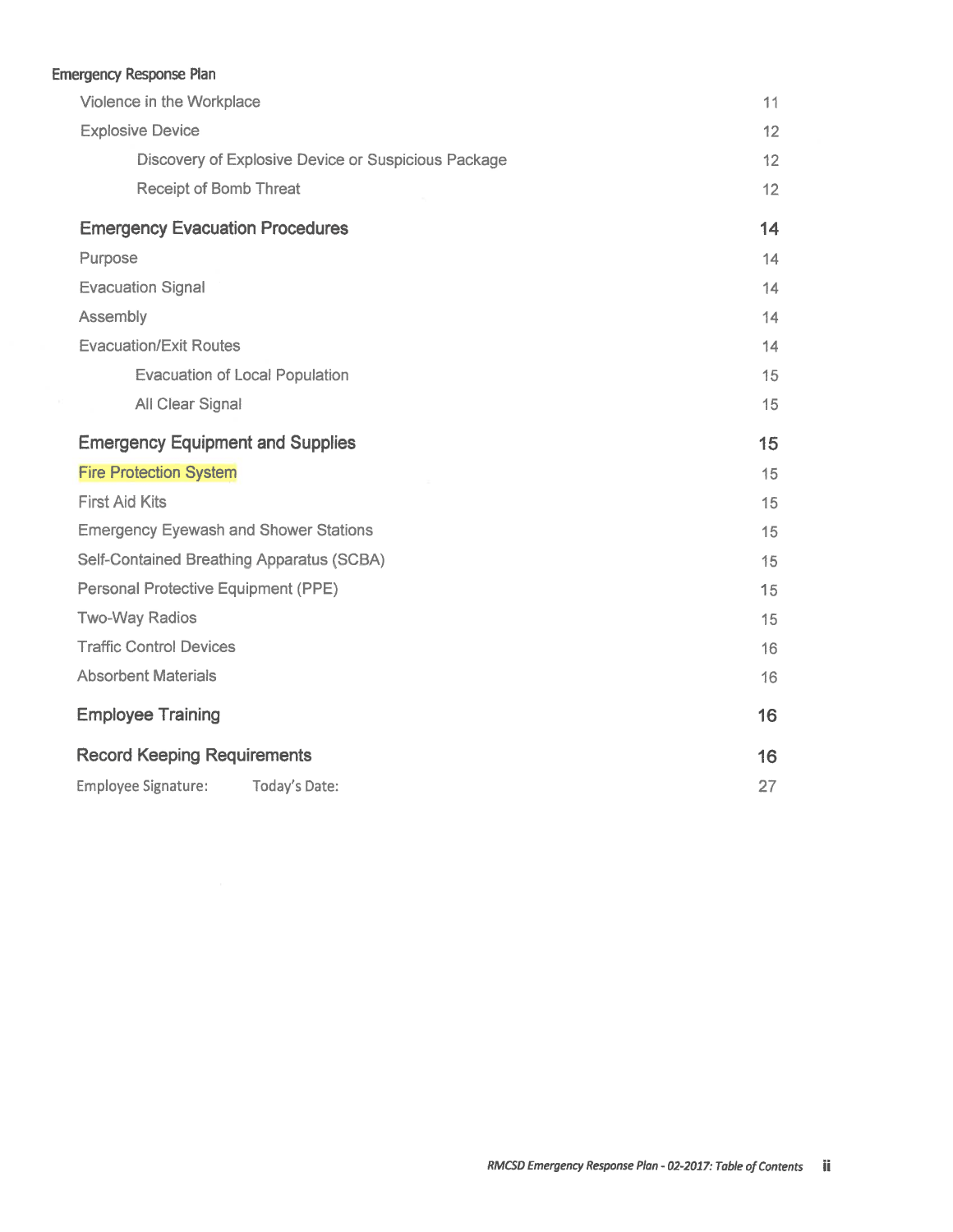### **Emergency Response Plan**

### **Attachments**

Attachment 1: Emergency Contact List and Quick Reference Guide

Attachment 2: Emergency Notification Quick Reference

Attachment 3: Maps

Attachment 4: Suspect Description Form

Attachment 5: Safety Orientation and Employee Agreement

Attachment 6: Monterey Regional Waste Management District Emergency Evacuation Training

**Attachment 7: Building Maps** 

Attachment 8: Report of Unsafe Condition or Hazard Form

.<br>Si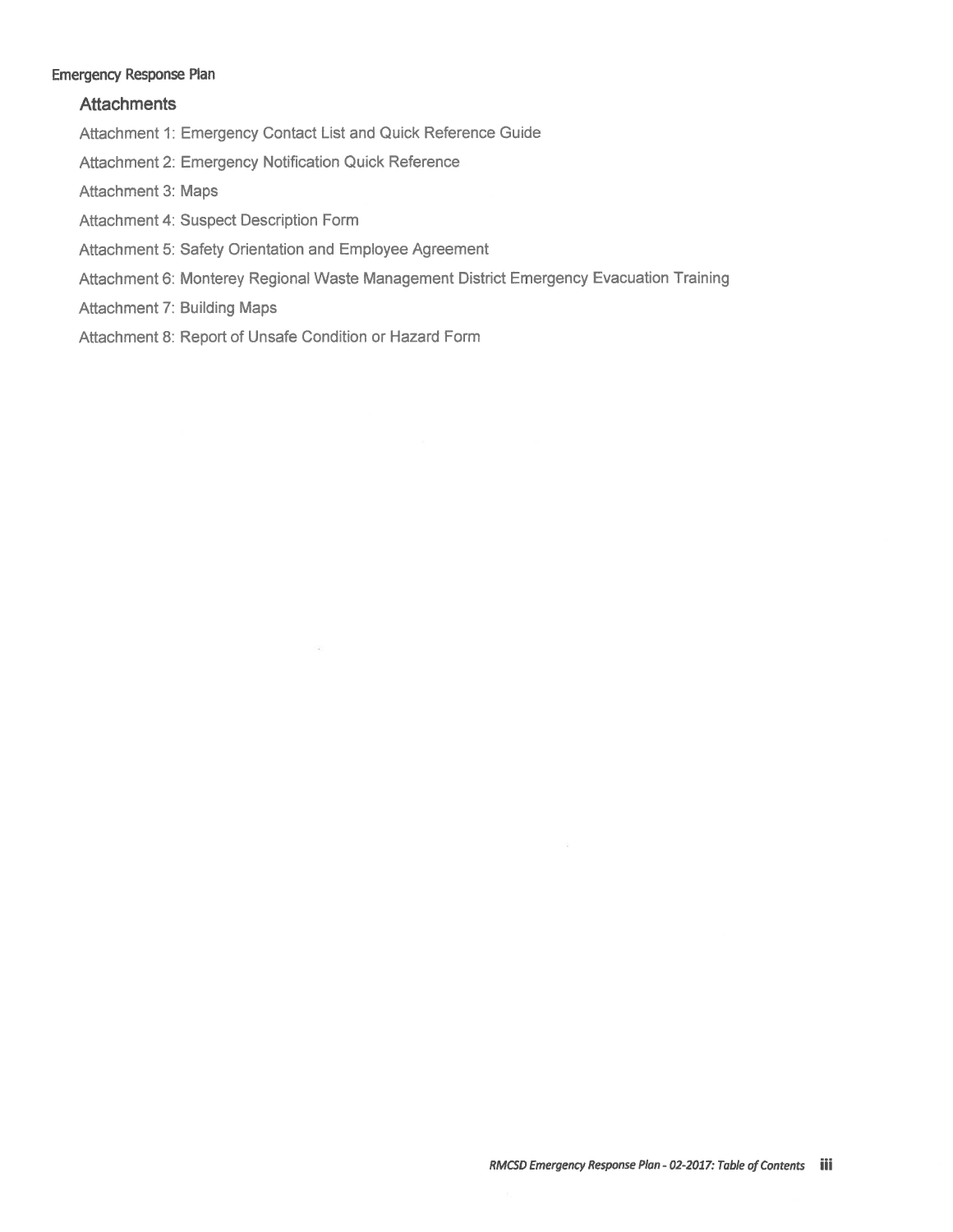# Crisis Communication Table of Contents

### Emergency Response Procedures **EXECUTE:** Execute Procedures **Error! Bookmark not defined.**

Natural Gas Pipeline Leak **Error! Bookmark not defined.** Floods **Error! Bookmark not defined.** Electrical Power Line Down **Error! Bookmark not defined. Drainage Facility Failure <b>Error! Bookmark not defined.** Equipment and Personnel Shortage **Error! Bookmark not defined.** Airplane Crash **Error! Bookmark not defined.** General Facilities Failure **Error! Bookmark not defined.**

## Introduction **Error! Bookmark not defined.**

### Responsibilities **Error! Bookmark not defined.**

Incident Commander (IC) **Error! Bookmark not defined.** Safety/HR Department **Error! Bookmark not defined.** Supervisors and Managers **Error! Bookmark not defined.** District Personnel (Employees) **Error! Bookmark not defined.**

### Notification Procedures **Error! Bookmark not defined.**

Initial Notification **Error! Bookmark not defined.** Regulatory Notifications **Error! Bookmark not defined.**

Medical Emergency **Error! Bookmark not defined.** Hazardous Materials Release **Error! Bookmark not defined.** Hazardous Materials Release **Error! Bookmark not defined.** Reporting Requirements **Error! Bookmark not defined.** Cleanup Responsibility **Error! Bookmark not defined.** Decontamination **Error! Bookmark not defined. Earthquake Error! Bookmark not defined.** Fire **Error! Bookmark not defined.** Structure Fire **Error! Bookmark not defined.** Equipment Shortage **Error! Bookmark not defined.** Personnel Shortage **Error! Bookmark not defined.** Scale Malfunction **Error! Bookmark not defined.**